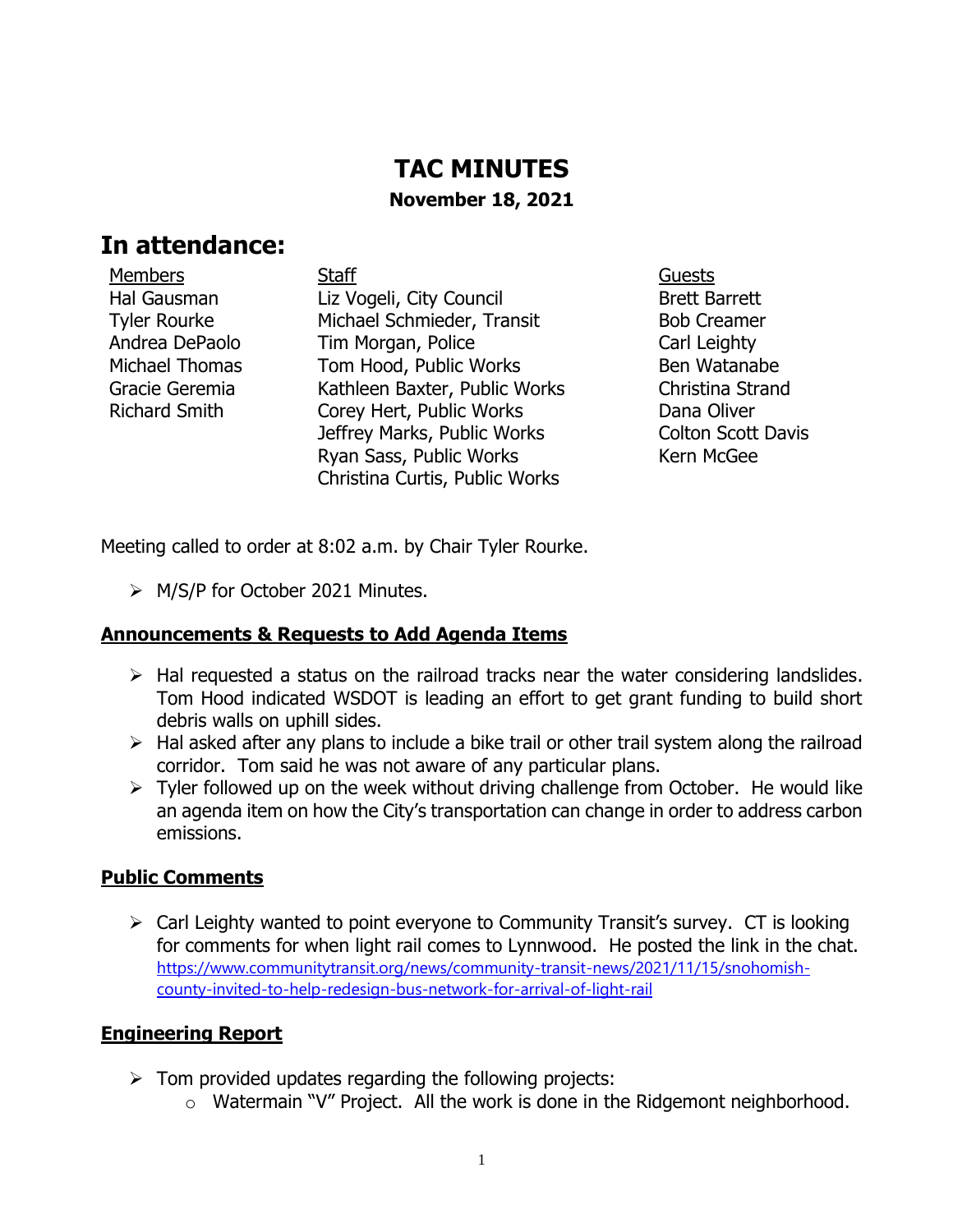- o Watermain work on Pine Street and Hewitt. The watermain is scheduled to be in by the end of the month, with some service connections to follow.
- $\circ$  California Bicycle Corridor. The public input phase closes on November 23rd. From there, the City will move to a preferred alternative then design.
- $\triangleright$  Tom gave a quick rundown of projects slated for next summer:
	- o 2022 Summer Paving Project. This will focus on W Casino Rd and E Casino Rd, 100<sup>th</sup> St SE from 19<sup>th</sup> Ave SE to the City limits and other locations.
	- o Water "W" Project. This will replace some cast iron water mains in the Wilmington neighborhood and Hoyt near 43rd Street.

## **Traffic Engineering Report**

- $\triangleright$  Corey provided updates regarding the following projects:
	- o Closure of Colby and Hewitt to California for Small Business Saturday is scheduled to occur on November 27.
	- o The Downtown Everett Association has purchased lighted decorations that will be installed under the crosswalk beacons along Colby.
	- $\circ$  Holiday decorations will be installed downtown on Saturday, November 20<sup>th</sup>, and Sunday, November  $21^{st}$ . Public Works will install the tree at the quadraangle signal bridge on Saturday the  $20<sup>th</sup>$ , likely around 9 a.m.
- $\triangleright$  Corey mentioned that there will not be a meeting in December.
- ➢ This is Richard Smith's last year on TAC in Position 3. Since he has not filled terms in excess of 6 years, he has agreed to fill in the remaining year of Position 4.
- ➢ Michael Thomas moved out of the City of Everett and Corey thanked him for finishing out his the year and the service he has provided.

### **Police Report**

- $\triangleright$  Sergeant Morgan provided the following update:
	- o As we get closer to December, Target Zero teams of Snohomish County will be conducting holiday DUI patrols.

### **Transit Report**

- $\triangleright$  Michael provided the following updates:
	- $\circ$  New service changes were implemented on October 24<sup>th</sup>.
		- Moving Route 29 to every 30 minutes during the week instead of 45 minutes
		- Route 6 was re-instated.
		- Route 4 was re-alligned to serve the Riverside Business Park.
		- Route 2 went to 7-day a week service.
	- $\circ$  We have added a net increase of ridership of 283 since the service change. That will carry out to an annual increase to 14,716.
	- $\circ$  Transit is currently continuing pandemic monitoring, Transit had its highest ridership to date post-pandemic.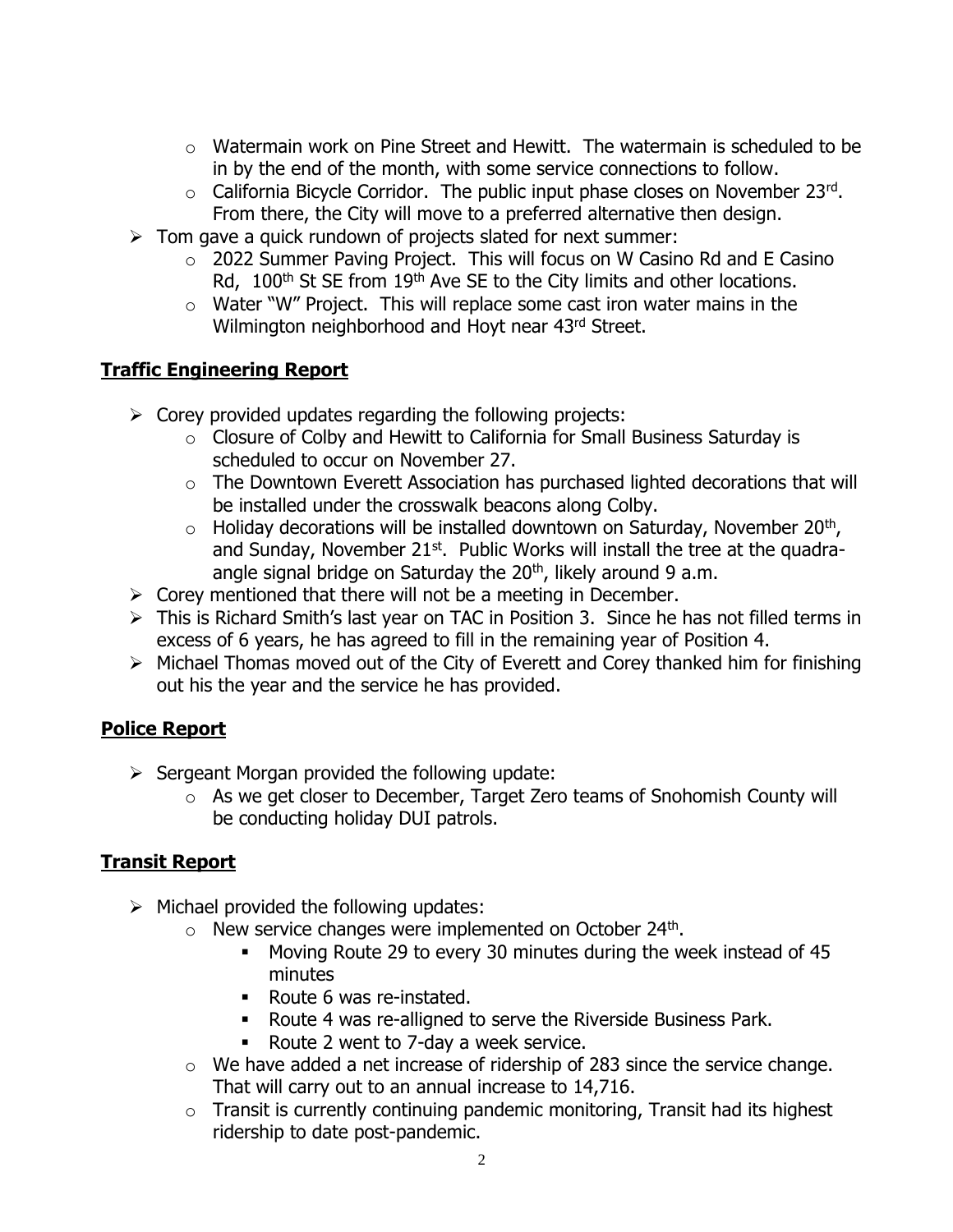- ➢ Michael reported that the electric bus replacement schedule continues.
- ➢ Bob Creamer requested information about Transit and expected increase in vessels coming into the Naval Station, as well as Route 6 going to the College. Michael stated Transit has not received a request from Naval Station Everett. Ridership is low to the College, classes are still being held virtually. Transit will continue to monitor.
- ➢ Hal brought up an earlier concept of microtransit, where a service like Uber or other form of transportation provides first and last mile. He asked if a future agenda item could cover the design ideas for changing the bus stop areas to accommodate the microtransit environment.

## **Agenda Items:**

#### **Item 1: California St Bicycle Corridor: Alternatives-** Requested Action: Recommend **Alternatives**

- $\triangleright$  Corey Hert explained that the goal of the agenda item was to have members of the TAC review the previous presentation and respond in one of three ways:
	- 1) Recommend all of the alternatives be brought forward.
	- 2) Abstain from any comment, in which case all alternatives would then be brought forward.
	- 3) Provide a recommendation for a preferred alternative or exclude one of the alternatives.
- $\triangleright$  The alternatives from last month were reviewed:
	- a) Maple Street
	- b) Pine Street
	- c) Pine Alleyway
- $\triangleright$  Hall expressed interest in maintaining consistency in design. Though he liked the Pine Alleyway alternative, he felt it was too different from already established norms.
- $\triangleright$  Hal also asked about how the connection to US2. The US2 trail is slated as a future portion of this project, which will also include public comments.
- ➢ Richard Smith said his choice would be the one that provides the best safety to bicyclists.
- $\triangleright$  Tyler said he thought all of the alternatives had merit, but an emphasis needs to be put on traffic calming measures. He felt that if Maple was busier than Pine, he would prefer the Pine St alternative.
- $\triangleright$  Tyler suggested a route that would avoid any left turns. That makes the Pine Alley alternative less desirable.
- ➢ Hal concurred with Tyler that Pine Street seemed a better alternative to Maple and Pine Alley.
- ➢ California Street section alternatives were reviewed.
	- a) Cycle track (north) and back-in angle parking
	- b) Cycle track (north) and parallel parking
	- c) Cycle track (south) and parallel parking
	- d) Buffered bicycle lanes and parallel parking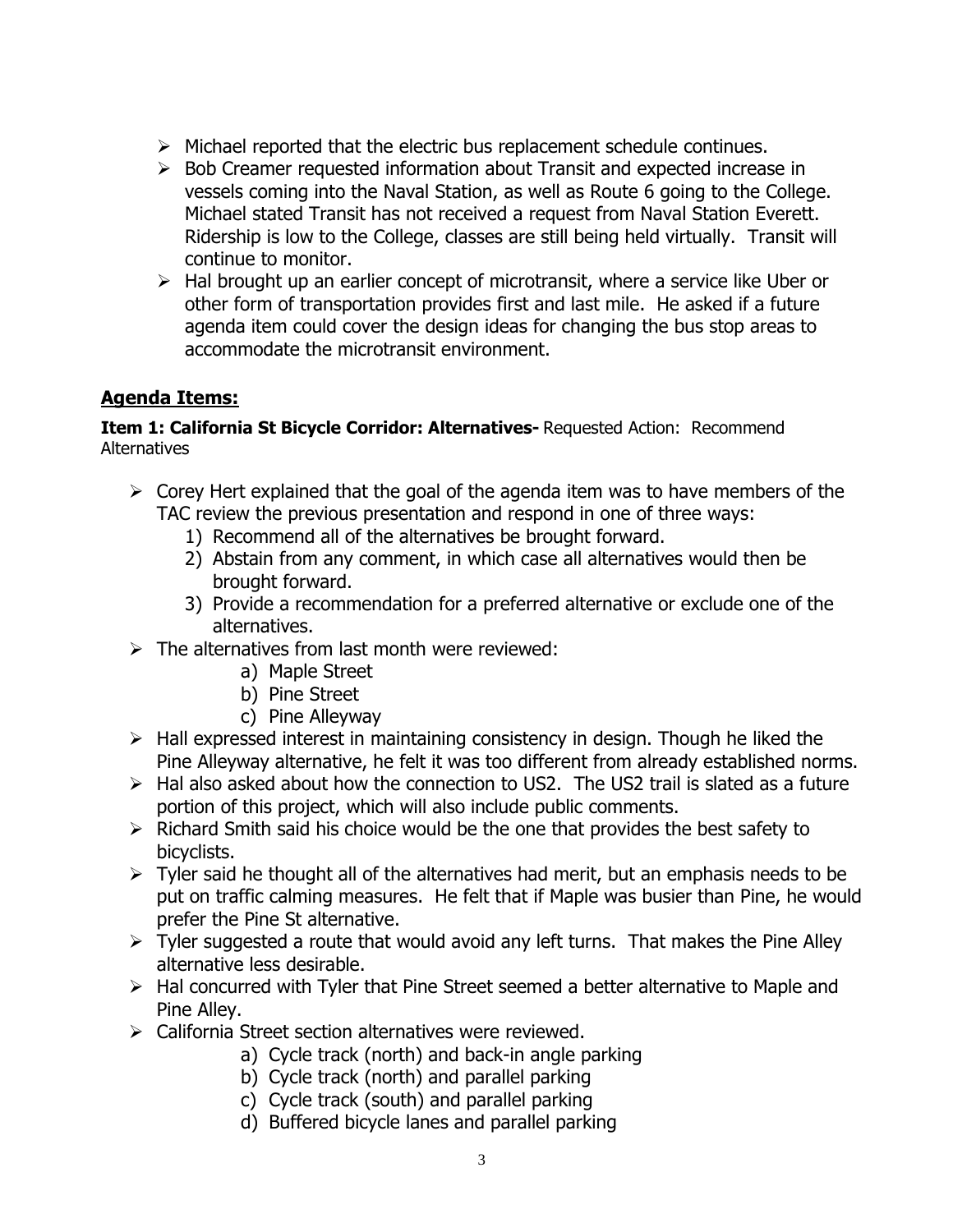- e) Traditional bicycle lanes and parallel parking
- $\triangleright$  Hal preferred option (d). He mentioned it fit with what most cyclists in the City are accustomed to.
- $\triangleright$  Tyler talked briefly about the PUD electric car charging stations. He also spoke about the Seattle Arboretum's website, where they post "how to get here" information in the order of bicycle, transit, then private vehicle.
- $\triangleright$  Tyler indicated he was not in favor of option (e).
- ➢ Kern McGee, Downtown Everett Board of Directors and citizen, commented on a thriving urban life, the more people we can serve in our City not arriving in a car-size footprint, the more vibrant you can get your urban places.

**Item 2: Bicycle and Pedestrian Grant Program Projects -** Informational Briefing, Christina Curtis, Public Works

- $\triangleright$  Christina spoke about about upcoming grant projects.
	- 1) PSRC Transportation Alternatives Program
	- 2) WSDOT Pedestrian & Bicycle Program
- ➢ PSRC Transportation Alternatives Program
	- Community-based improvements
	- \$13.5M available total during 2022-2024
	- Application limits:
		- o 2 projects per agency
		- $\circ$  \$2.5M per project
	- Due December 3, 2021
- ➢ Project under consideration: Everett/WSDOT/Marysville TAP application
	- SR 529 active transportation improvements
		- o Ramp improvements from E Marine View Drive in Everett to SR529
		- o WSDOT's intent is a barrier separating two-way pedestrian bicycle path on 529 between bridges
		- $\circ$  Striping changes to the bridges
		- o Wayfinding between Everett and Marysville
	- Possible joint Everett, Marysville and WSDOT application
- ➢ WSDOT Pedestrian & Bicycle Program
	- Enhance safety and mobility
	- \$23.1M awarded statewide for 2021-2023 biennium
- ➢ WSDOT Pedestrain & Bicycle Program Application Scoring Criteria
	- a) Safety (40%)
	- b) Equity (16%)
	- c) Deliverability (12%)
	- d) Value (14%)
	- e) Quality (18%)
- ➢ 2022 Pedestrain & Bicycle Program Project Analysis 12 Projects Analyzed
- $\triangleright$  Five projects recommended from the analysis:
	- 1) Boeing bicycle connector: Sievers-Duecy Blvd